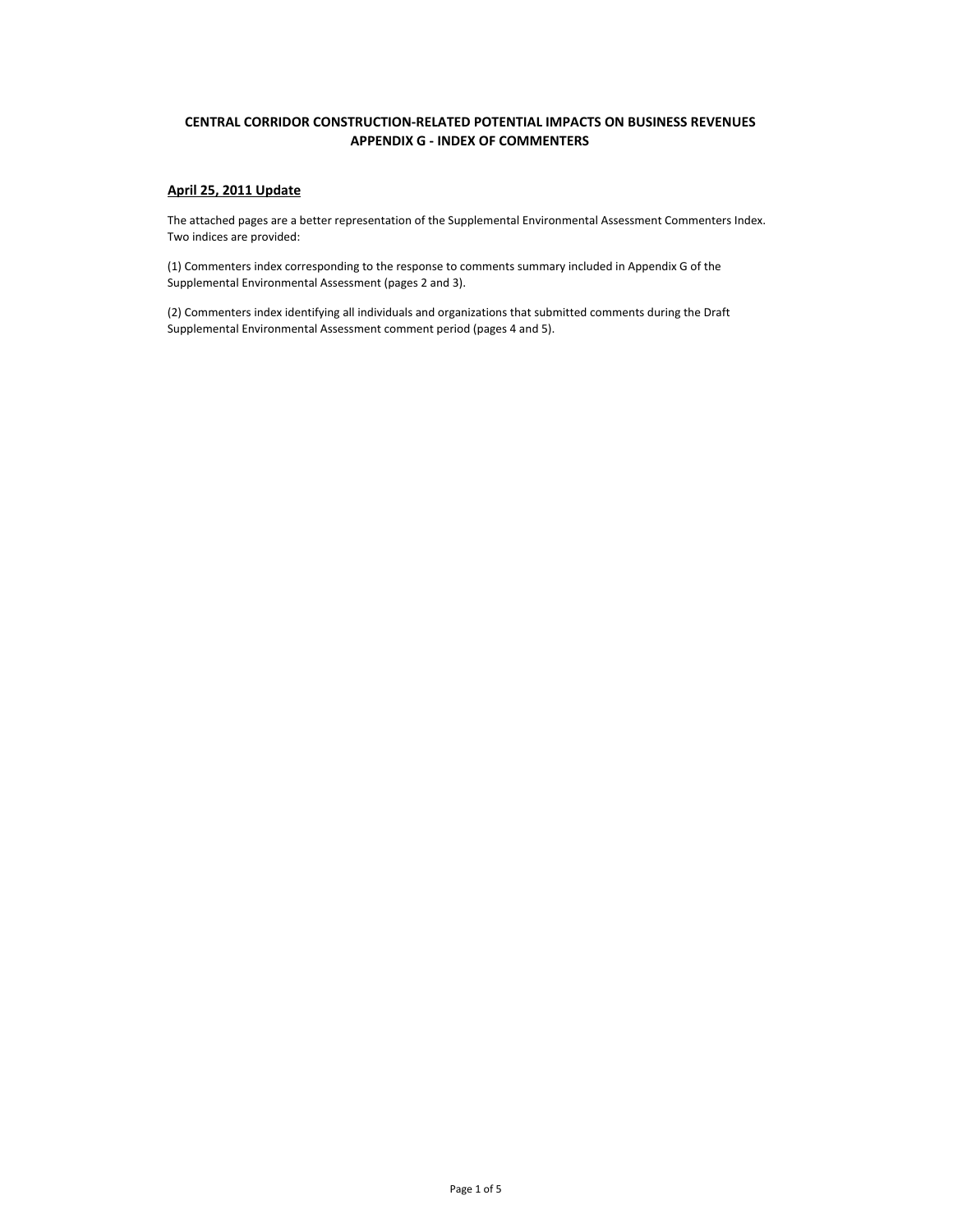## **CENTRAL CORRIDOR CONSTRUCTION‐RELATED POTENTIAL IMPACTS ON BUSINESS REVENUES COMMENTER INDEX**

Below is a listing of individuals and organizations that provided comments addressing issues raised in the *Supplemental Environmental Assessment Construction‐Related Potential Impacts on Business Revenues*. Numbers in the left hand column of this index and listing of commenters correspond to the numbers and listing of commenters in the response to comments matrix.

| No.                                                                               | Commenter                                                                      | Group/<br><b>Affiliation</b>                                                                 |  |  |  |
|-----------------------------------------------------------------------------------|--------------------------------------------------------------------------------|----------------------------------------------------------------------------------------------|--|--|--|
| PUBLIC HEARING No. 1 March 16, 2011, 8:00 a.m., Lao Family Community of Minnesota |                                                                                |                                                                                              |  |  |  |
| $\mathbf{1}$                                                                      | James Segal                                                                    | Corridor business owner                                                                      |  |  |  |
| $\overline{2}$                                                                    | Mike Baca                                                                      | Corridor business owner                                                                      |  |  |  |
| 3                                                                                 | Tim Holden                                                                     | Corridor business owner                                                                      |  |  |  |
| 4                                                                                 | Diane Pietro                                                                   | Corridor business owner                                                                      |  |  |  |
| 5                                                                                 | Jack McCann                                                                    | University Avenue Betterment Association (UABA)                                              |  |  |  |
| 6                                                                                 | <b>Steve Bernick</b>                                                           | Corridor business owner                                                                      |  |  |  |
| 7                                                                                 | Marilyn Porter                                                                 | University Avenue Business Corporation Collaborative (U7)                                    |  |  |  |
| 8                                                                                 | Frank Lorenz                                                                   | <b>Business owner</b>                                                                        |  |  |  |
| 9                                                                                 | James Segal                                                                    | Corridor business owner                                                                      |  |  |  |
| 10                                                                                | Diane Pietro                                                                   | Corridor business owner                                                                      |  |  |  |
|                                                                                   | PUBLIC HEARING No. 2 March 16, 2011, 6:00 p.m., Goodwill/Easter Seals          |                                                                                              |  |  |  |
| 11                                                                                | Scott Walker                                                                   | Metropolitan Business Council                                                                |  |  |  |
| 12                                                                                | Larry Peterson                                                                 | University Avenue Betterment Association (UABA)                                              |  |  |  |
| 13                                                                                | Tim Holden                                                                     | Corridor business owner                                                                      |  |  |  |
| 14                                                                                | Mary Leonard                                                                   | Corridor business owner                                                                      |  |  |  |
| 15                                                                                | Benita Warns                                                                   | Corridor business owner                                                                      |  |  |  |
| 16                                                                                | Karen Inman                                                                    | District Councils Collaborative of St. Paul and Minneapolis                                  |  |  |  |
| 17                                                                                | Patricia O'Keefe                                                               | Corridor resident                                                                            |  |  |  |
| 18                                                                                | Jamie Delton                                                                   | Corridor business owner                                                                      |  |  |  |
| 19                                                                                | Eva Ng                                                                         | Capitol City Business Council                                                                |  |  |  |
| 20                                                                                | James Segal                                                                    | Corridor business owner                                                                      |  |  |  |
| 21                                                                                | John Slade                                                                     | Metropolitan Interfaith Council on Affordable Housing (MICAH)                                |  |  |  |
| 22                                                                                | Andy Singer                                                                    | St. Paul Bicycle Coalition                                                                   |  |  |  |
| 23                                                                                | Mike Madden                                                                    | Citizen                                                                                      |  |  |  |
| 24                                                                                | La Shella Sims                                                                 | Metropolitan Interfaith Council on Affordable Housing (MICAH)                                |  |  |  |
| 25                                                                                | Jennette Gudgel                                                                | Capitol City Business Council                                                                |  |  |  |
| 26                                                                                | Jack McCann                                                                    | University Avenue Business Association                                                       |  |  |  |
| 27                                                                                | Jeffrey Zrust                                                                  | Corridor business owner                                                                      |  |  |  |
|                                                                                   | WRITTEN COMMENTS RECEIVED DURING PUBLIC COMMENT PERIOD, March 1-March 31, 2011 |                                                                                              |  |  |  |
| 28                                                                                | Harry Kent                                                                     | Citizen                                                                                      |  |  |  |
| 29                                                                                | Jack McCann, Va-Megn Thoj                                                      | University Avenue Business Association (UABA), Asian Economic Development Association (AEDA) |  |  |  |
| 30                                                                                | Nikolai Alenov                                                                 | Corridor business owner                                                                      |  |  |  |
| 31                                                                                | Vic Rosenthal, Andrea Lubov                                                    | Jewish Community Action                                                                      |  |  |  |
| 32                                                                                | Matt Kramer                                                                    | St. Paul Area Chamber of Commerce                                                            |  |  |  |
| 33                                                                                | Karen Inman                                                                    | District Councils Collaborative of St. Paul and Minneapolis                                  |  |  |  |
| 34                                                                                | Tim Holden                                                                     | Corridor business owner                                                                      |  |  |  |
| 35                                                                                | Andy Singer                                                                    | St. Paul Bicycle Coalition                                                                   |  |  |  |
| 36                                                                                | Leah Carr                                                                      | Corridor resident                                                                            |  |  |  |
| 37                                                                                | <b>Molly Park</b>                                                              | Citizen                                                                                      |  |  |  |
| 38                                                                                | Jamie Delton                                                                   | Corridor business owner                                                                      |  |  |  |
| 39                                                                                | Russ Batisto                                                                   | Corridor business owner                                                                      |  |  |  |
| 40                                                                                | Sheldon Gitis                                                                  | Citizen                                                                                      |  |  |  |
| 41                                                                                | Jay Cherner                                                                    | Corridor business owner                                                                      |  |  |  |
| 42                                                                                | Sidney Applebaum                                                               | Corridor business owner                                                                      |  |  |  |
| 43                                                                                | City Council of the City of St. Paul (Resolution<br>11-576)                    | City of St. Paul                                                                             |  |  |  |
| 44                                                                                | Russ Batisto                                                                   | Corridor business owner                                                                      |  |  |  |
| 45                                                                                | Sowa Unora                                                                     | Citizen                                                                                      |  |  |  |
| 46                                                                                | David Barnhart                                                                 | Corridor business owner                                                                      |  |  |  |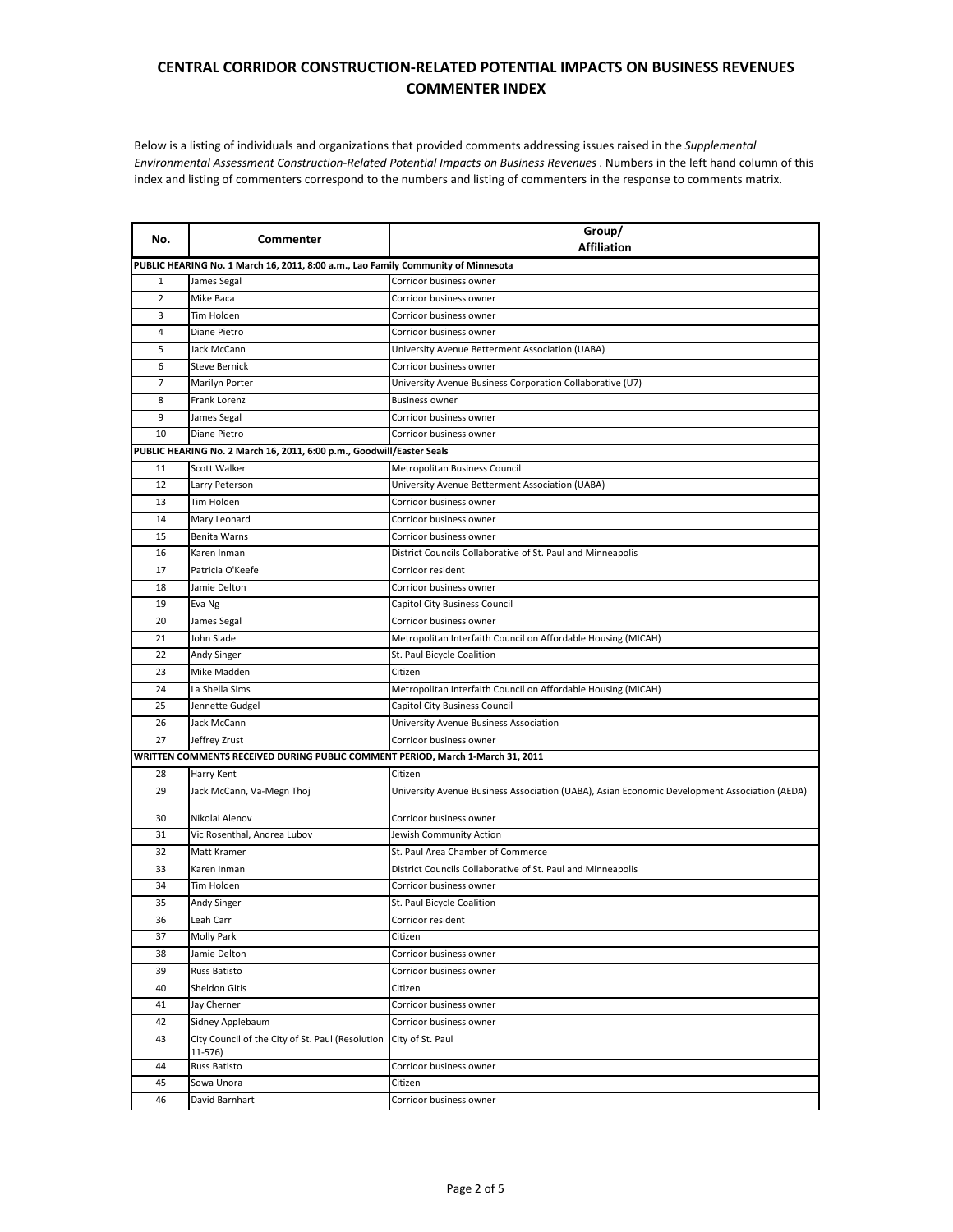| No. | <b>Commenter</b>             | Group/<br><b>Affiliation</b>                                                                                                                                      |
|-----|------------------------------|-------------------------------------------------------------------------------------------------------------------------------------------------------------------|
| 47  | Gen Fujioka                  | National Coalition for Asian Pacific American Community Development                                                                                               |
| 48  | Anne White                   | Corridor resident                                                                                                                                                 |
| 49  | <b>Benita Warns</b>          | Corridor business owner                                                                                                                                           |
| 50  | Tom and Kathy Stransky       | Corridor business owners                                                                                                                                          |
| 51  | <b>Michael Warns</b>         | Corridor business owner                                                                                                                                           |
| 52  | Roy Hunn                     | Corridor business owner                                                                                                                                           |
| 53  | Ardis Hafdahl                | Corridor business owner                                                                                                                                           |
| 54  | Carol Swenson                | District Councils Collaborative of St. Paul and Minneapolis                                                                                                       |
| 55  | Chris Ferguson               | Corridor business owner                                                                                                                                           |
| 56  | Thomas F. DeVincke           | Bonner & Borhart, LLP, representing plaintiffs in pending civil action entitled The St. Paul Branch of<br>the NAACP, et al., vs. The Metropolitan Council, et al. |
| 57  | Va-Megn Thoj                 | Asian Economic Development Association                                                                                                                            |
| 58  | Skip and Heidi Brist         | Corridor business owners                                                                                                                                          |
| 59  | Jennette Gudgel              | Capitol City Business Council                                                                                                                                     |
| 60  | N/A                          | University Avenue Betterment Association (UABA)                                                                                                                   |
| 61  | Gerry McInerney              | Corridor business owner                                                                                                                                           |
| 62  | Jim Golden                   | Corridor business owner                                                                                                                                           |
| 63  | Mary Leonard                 | Corridor business owner                                                                                                                                           |
| 64  | Roger Nielsen                | Corridor business owner                                                                                                                                           |
| 65  | Sara Remke                   | Corridor business owner                                                                                                                                           |
| 66  | Tim Holden                   | Corridor business owner                                                                                                                                           |
| 67  | Habtamu Market Grocery Store | Corridor business                                                                                                                                                 |
| 68  | Korey Niesen                 | Corridor business owner                                                                                                                                           |
| 69  | Michael and Jean Hafner      | Corridor business owners                                                                                                                                          |
| 70  | Midway Liquor Store          | <b>Corridor business</b>                                                                                                                                          |
| 71  | Roger Fuerstenberg           | Corridor business owner                                                                                                                                           |
| 72  | Tom and Kathy Stransky       | Corridor business owners                                                                                                                                          |
| 73  | <b>Frank Lorenz</b>          | <b>Business owner</b>                                                                                                                                             |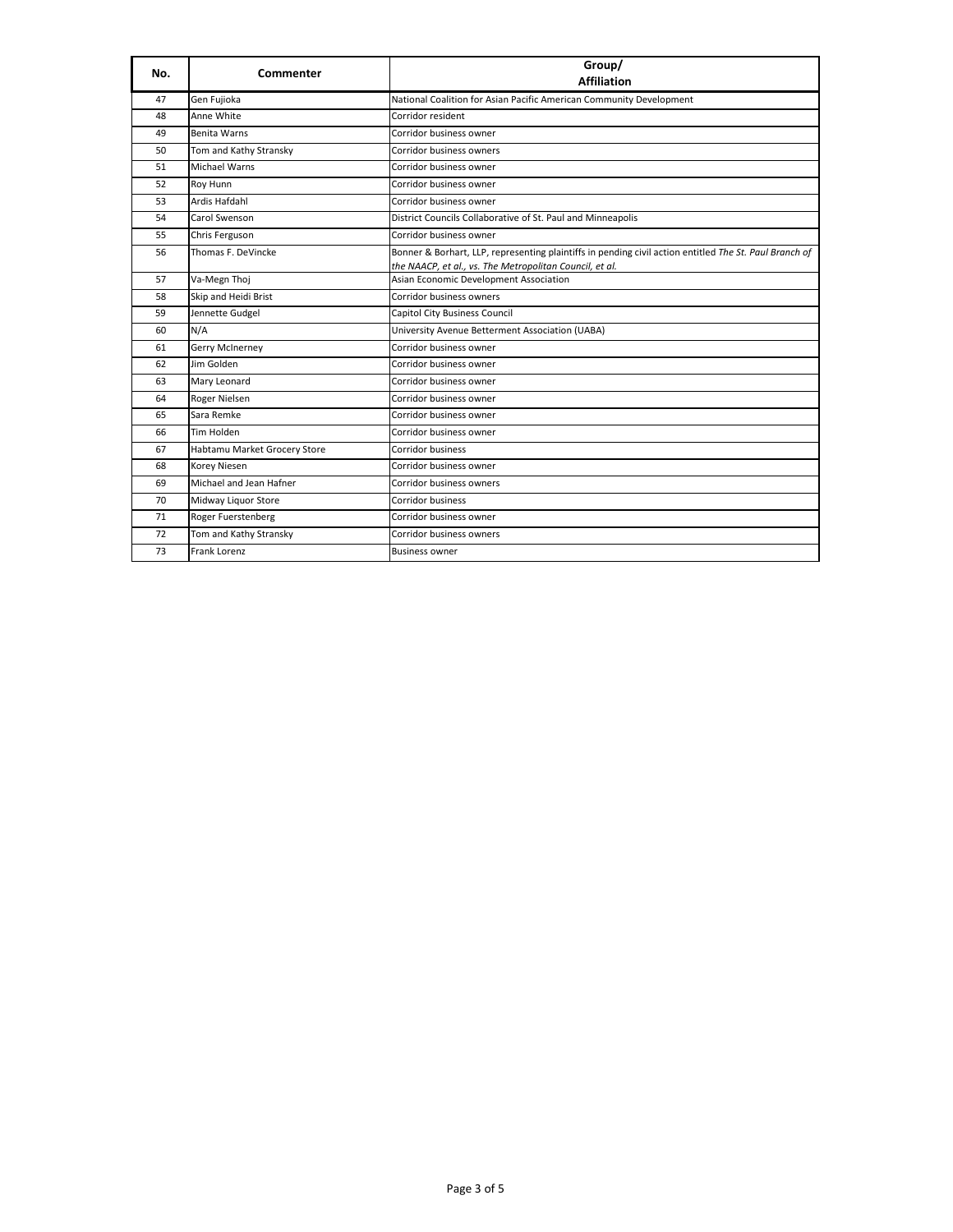## **CENTRAL CORRIDOR CONSTRUCTION‐RELATED POTENTIAL IMPACTS ON BUSINESS REVENUES COMMENTER INDEX**

Below is a listing of all individuals and organizations that submitted comments during the Draft Supplemental Environmental Assessment comment period.

| No.            | Commenter                                                   | Group/<br><b>Affiliation</b>                                                                 |
|----------------|-------------------------------------------------------------|----------------------------------------------------------------------------------------------|
| 1              | James Segal                                                 | Corridor business owner                                                                      |
| $\overline{2}$ | Mike Baca                                                   | Corridor business owner                                                                      |
| 3              | Tim Holden                                                  | Corridor business owner                                                                      |
| 4              | Diane Pietro                                                | Corridor business owner                                                                      |
| 5              | Jack McCann                                                 | University Avenue Betterment Association (UABA)                                              |
| 6              | <b>Steve Bernick</b>                                        | Corridor business owner                                                                      |
| 7              | Donald Dickerson                                            | Citizen                                                                                      |
| 8              | Marilyn Porter                                              | University Avenue Business Corporation Collaborative (U7)                                    |
| 9              | Frank Lorenz                                                | <b>Business owner</b>                                                                        |
| 10             | Scott Walker                                                | Metropolitan Business Council                                                                |
| 11             | Larry Peterson                                              | University Avenue Betterment Association (UABA)                                              |
| 12             | Don Smith                                                   | Corridor resident                                                                            |
| 13             | Mary Leonard                                                | Corridor business owner                                                                      |
| 14             | Tim Nolan                                                   | Citizen                                                                                      |
| 15             | Benita Warns                                                | Corridor business owner                                                                      |
| 16             | Karen Inman                                                 | District Councils Collaborative of St. Paul and Minneapolis                                  |
| 17             | Patricia O'Keefe                                            | Corridor resident                                                                            |
| 18             | Jamie Delton                                                | Corridor business owner                                                                      |
| 19             | Inna Valin                                                  | Citizen                                                                                      |
| 20             | Eva Ng                                                      | Capitol City Business Council                                                                |
| 21             | Greg Copeland                                               | Citizen                                                                                      |
| 22             | Carl Gelbart                                                | Citizen                                                                                      |
| 23             | John Slade                                                  | Metropolitan Interfaith Council on Affordable Housing (MICAH)                                |
| 24             | Andy Singer                                                 | St. Paul Bicycle Coalition                                                                   |
| 25             | Mike Madden                                                 | Citizen                                                                                      |
| 26             | La Shella Sims                                              | Metropolitan Interfaith Council on Affordable Housing (MICAH)                                |
| 27             | Colin Wilkinson                                             | Citizen                                                                                      |
| 28             | Jennette Gudgel                                             | Capitol City Business Council                                                                |
| 29             | <b>Richard Bold</b>                                         | Citizen                                                                                      |
| 30             | Jeffrey Zrust                                               | Corridor business owner                                                                      |
| 31             | Harry Kent                                                  | Citizen                                                                                      |
| 32             | Jack McCann, Va-Megn Thoj                                   | University Avenue Business Association (UABA), Asian Economic Development Association (AEDA) |
| 33             | Nikolai Alenov                                              | Corridor business owner                                                                      |
| 34             | Vic Rosenthal, Andrea Lubov                                 | Jewish Community Action                                                                      |
| 35             | Kari Canfield                                               | Midway Chamber of Commerce                                                                   |
| 36             | Matt Kramer                                                 | St. Paul Area Chamber of Commerce                                                            |
| 37             | Margaret Beegle                                             | Member of Citizens for Personal Rapid Transit                                                |
| 38             | Marianne Mersch                                             | Citizen                                                                                      |
| 39             | Gary Hukriede                                               | Citizen                                                                                      |
| 40             | Leah Carr                                                   | Corridor resident                                                                            |
| 41             | Molly Park                                                  | Citizen                                                                                      |
| 42             | Russ Batisto                                                | Corridor business owner                                                                      |
| 43             | Sheldon Gitis                                               | Citizen                                                                                      |
| 44             | Jay Cherner                                                 | Corridor business owner                                                                      |
| 45             | Sidney Applebaum                                            | Corridor business owner                                                                      |
| 46             | City Council of the City of St. Paul (Resolution<br>11-576) | City of St. Paul                                                                             |
| 47             | Sowa Unora                                                  | Citizen                                                                                      |
| 48             | Monica Millsap Rasmussen                                    | Corridor resident                                                                            |
| 49             | David Barnhart                                              | Corridor business owner                                                                      |